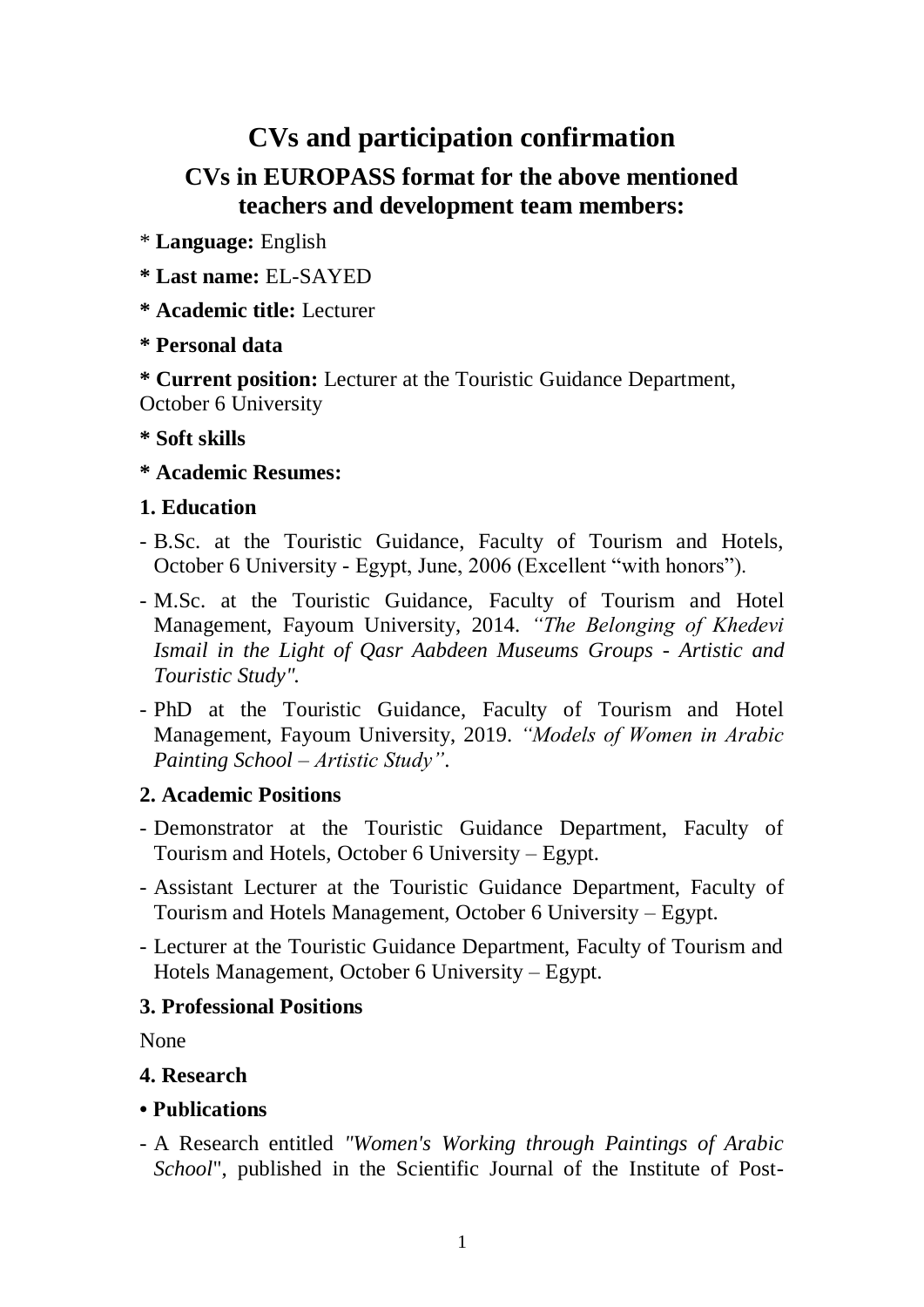Graduate Studies for Papyrus, Inscriptions and the Arts of Restoration at Ain Shams University, Special Issue of the Journal of the 1st International Conference, 2017.

- A Research entitled *"Instruments of Music and Mirth through Paintings of Arabic School",* published in the Scientific Journal of October 6 University (SJO6U), Volume I, Issue1, 2018.

#### **• Academic Presentations**

- The title of the presentation is *"Women's Working through Paintings of*  Arabic School" - In The 7<sup>th</sup> International Conference - The Institute for Papyrus Studies and Inscriptions - Ain Shams University and the title of the Conference: *"Daily Life in Ancient Ages''-* Cairo, Egypt.
- The title of the presentation is *"Instruments of Music and Mirth through Paintings of Arabic School"* - In The 3rd Young Researches Conference - Seuz Canal University and the title of the Conference: *"Quality, Excellence and Sustainability''-* Ismailia, Egypt.

### **• Grants and Fundings**

- None

### **• Research Projects**

- The Infidelity through Paintings of the Islamic Manuscripts.

## **• Professional Projects and Expert opinions**

- **None**

## **5. Academic Service**

- **-** Member of the Egyptian Association for Historical Studies.
- Member of the Arab Association for Civilization and Islamic Arts
- Member of the Egyptian Geographic Association

## **6. Teaching and Programmes**

## *Academic year (2019/2020) - First semester*

- **-** Coptic and Islamic Arts
- **-** The civilization of Egypt in the historical Islamic eras

## *Academic year (2019/2020) - Second semester*

- Islamic history of Egypt (1)
- Archaeology of Islamic Egypt (1)
- History of Egypt in the Islamic era

#### *Academic year (2019/2020) - summer semester*